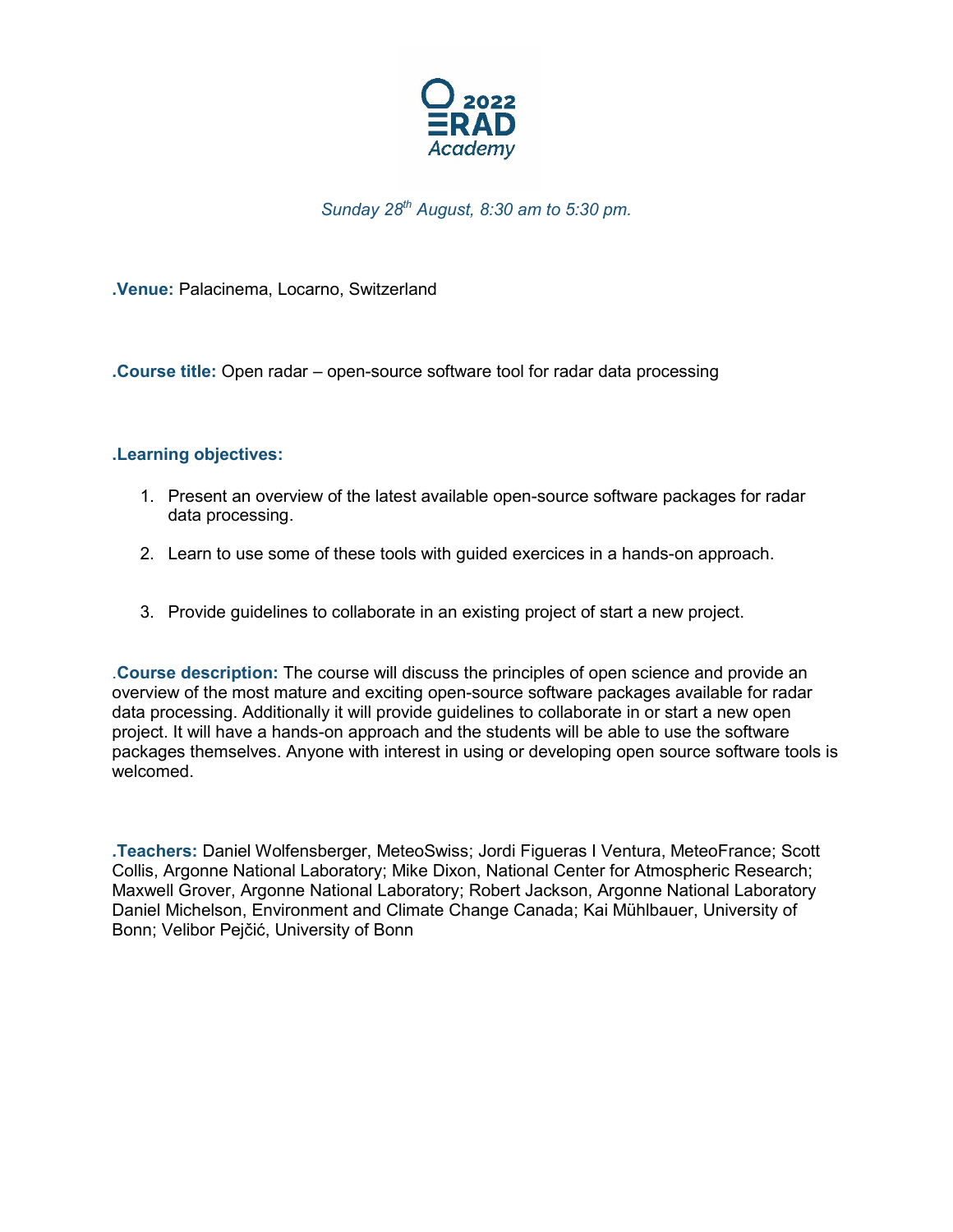## **.Program:**

| <b>Time</b> | <b>Content</b>                                                                                                                    | <b>Speaker/Chair</b>                                                                                                                     | <b>Duration</b> |
|-------------|-----------------------------------------------------------------------------------------------------------------------------------|------------------------------------------------------------------------------------------------------------------------------------------|-----------------|
| 08:30       | Course registration                                                                                                               |                                                                                                                                          | 30 mins         |
| 09:00       | Welcome and getting started<br>Setup of the cloud, troubleshooting                                                                | All                                                                                                                                      | $15$ min        |
| 09:15       | <b>Open Science</b>                                                                                                               | Maxwell Grover,<br><b>Daniel</b><br>Michelson                                                                                            | 30 min          |
| 09:45       | Overview of the open source radar processing software<br>packages<br>Brief overview of each package, philosophy and<br>highlights | <b>Daniel</b><br>Wolfensberger<br>Jordi Figueras I<br>Ventura                                                                            | 45 Min          |
| 10:30       | Coffee break                                                                                                                      |                                                                                                                                          | 30 min          |
| 11:00       | Hands on Py-ART                                                                                                                   | Scott Collis,<br><b>Bobby</b><br>Jackson,<br><b>Daniel</b><br>Wolfensberger,<br>Jordi Figueras<br>I Ventura,<br><b>Maxwell</b><br>Grover | 45 min          |
| 11:45       | Hands on wradlib                                                                                                                  | <b>Michael Dixon</b>                                                                                                                     | 45 min          |
| 12:30       | Lunch break                                                                                                                       |                                                                                                                                          | 1h              |
| 13:30       | <b>Hands on BALTRAD</b>                                                                                                           | <b>Daniel</b><br>Michelson                                                                                                               | 45 min          |
| 14:15       | <b>Hands of LROSE</b>                                                                                                             | Kai Mühlbauer,<br><b>Velibor Pejcic</b>                                                                                                  | 45 min          |